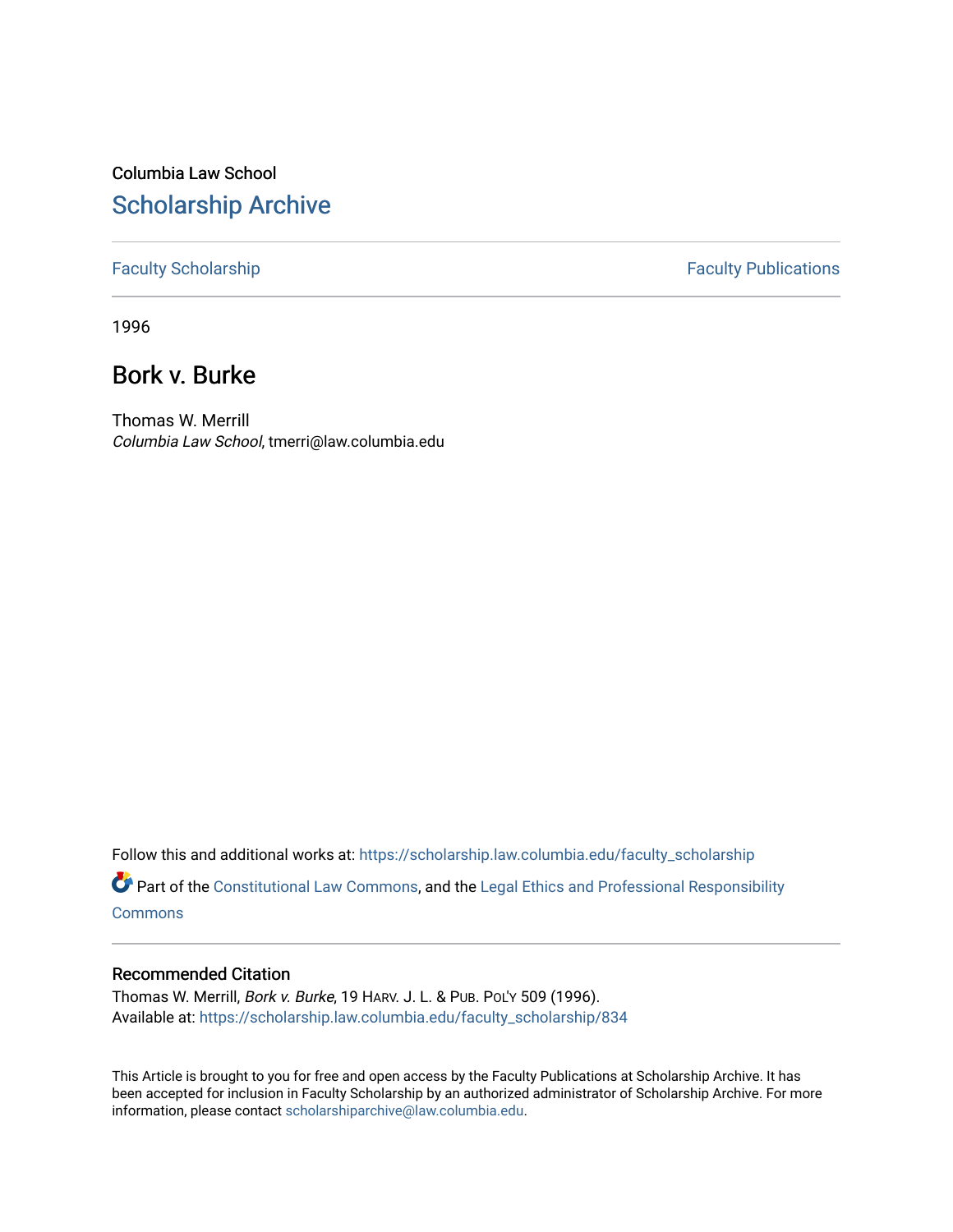## BORK V. BURKE

#### THOMAS W. MERRILL\*

I would like to make the case for a conservative alternative to originalism. Much of the discussion that has taken place over the last two days has proceeded on the assumption that there are two choices. One is Robert Bork's originalism,<sup>1</sup> justified by various values near and dear to conservative hearts, such as the rule of law, continuity with the past, the principle of democratic accountability, and so forth. The other is to flee into the hands of the so-called nonoriginalists, and embrace, to quote Judge Easterbrook quoting Justice Brennan, the judge's "personal confrontation with the well-springs **6f** our society."2

My thesis is that there is a third option, which I will call conventionalism.<sup>3</sup> Conventionalism draws much of its inspiration from the writings of a British politician and man of letters, Edmund Burke.4 **I** will argue that there is a Burkean or conventionalist approach to interpretation that is distinct from both Borkean originalism and from the various types of nonoriginalism favored in the legal academy, which I will lump together under the label normativism. I will also argue that the conventionalist approach can be justified by the same conservative values-the rule of law, promotion of democracy, and so on-that

**3.** The term "conventionalism" has been appropriated by other commentators and, unfortunately, has considerable variability in meaning and connotation. *See* Peter M. Shane, *Conventionalism in Constitutional Interpretation and the Place of Administrative Agencies,* **36** AM. **U.** L. Rrv. 573, 576 n.23 (1987) ("Aside from the customary capacity of labels to oversimplify, my particular label [conventionalism] suffers from the variability with which it is used in scholarship."). One especially notable (and hostile) treatment of conventionalism is found in RONALD DWORKIN, LAW's EMPIRE 114-150 (1986). The interpretative the**ory** of Stanley Fish has also been described as a form of conventionalism. *See* Owen M. *Fiss, Conventionalism,* **58S. CAL.** L. REv. 177 (1985). The conventionalism described in this Article does not directly correspond to these or other theories operating under that name.

4. For an especially insightful treatment of the implications of Burke's political philosophy for modern interpretational controversies, see Ernest Young, *Rediscovering Conservatism: Burkean Political Theory and Constitutional Interpretation,* 72 **N.** CAR. L. REv. **619** (1994); *see also* Anthony T. Kronman, *Alexander Bickel's Philosophy of Pudence,* 94 YAiE LJ. 1567 (1985) (describing Alexander Bickel's "prudential"jurisprudence, and noting that Bickel drew heavily **on** Burke).

**<sup>\*</sup>** John Paul Stevens Professor, Northwestern University School of Law.

<sup>1.</sup> See generally ROBERT H. BORK, THE TEMPTING OF AMERICA: THE POLITICAL SEDUCTION **OF THE LAW (1990).**

<sup>2.</sup> Frank H. Easterbrook, *Alternatives to Originalism?,* 19 HAuv. J.L. & **PUB. POL'Y** 479, 479 (1996) (quoting Justice William J. Brennan, Jr., Speech to the Text and Teaching Symposium, Georgetown University (Oct. 12, 1985), *in TnE* **GREAT** DEBATE: **INTERPRETING** OuR WRrrrEN CONsTrruTION 11, 20 (Federalist Soc'y 1986)).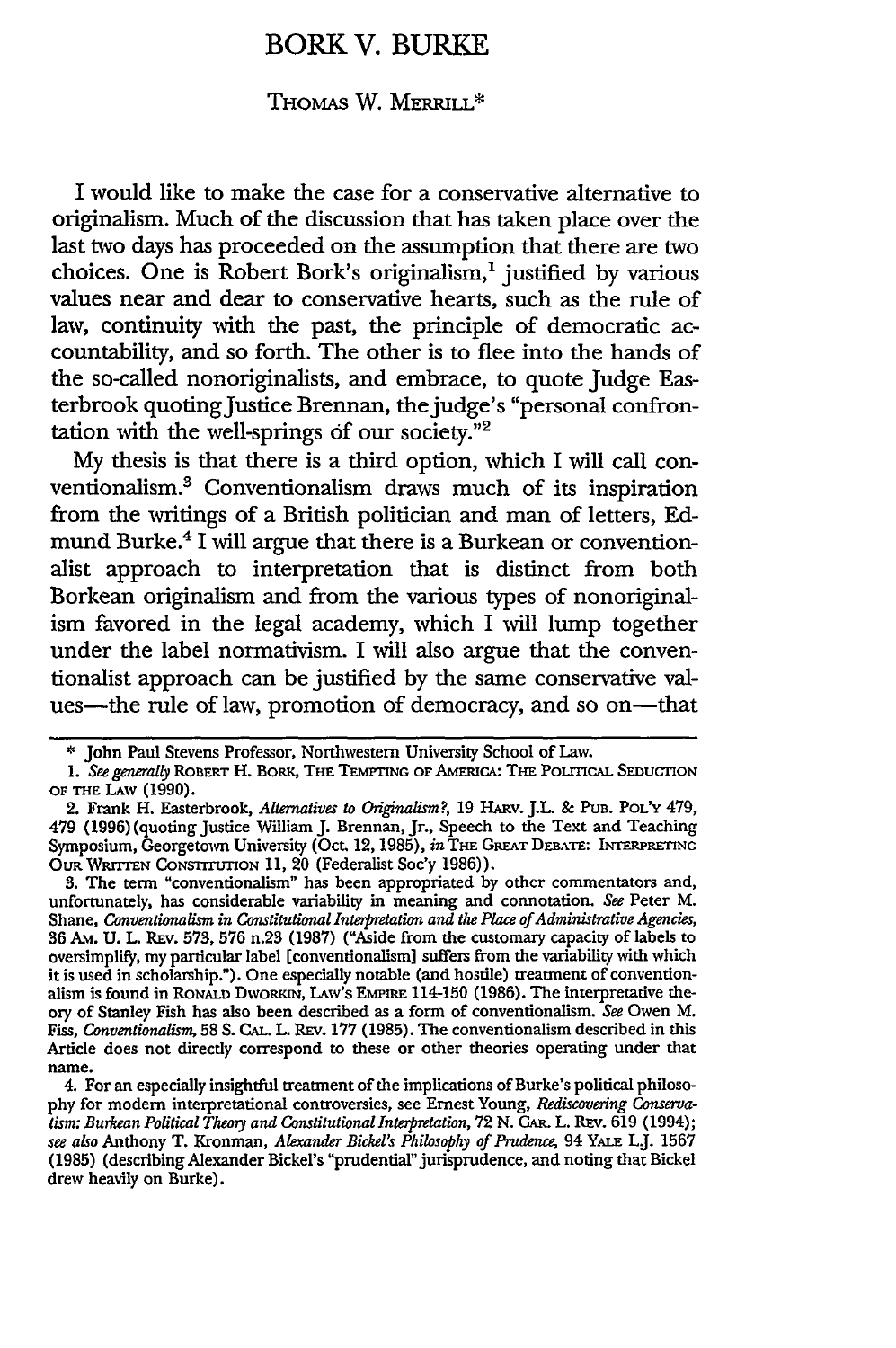are commonly invoked in support of originalism. Indeed, I will go further and maintain that conventionalism does even better than originalism when considered in light of these values. My thesis, in short, is that the choice is not just Bork v. Brennan. It is also Bork v. Burke. And, at least for someone who puts a lot of stock in conservative values, Burke beats Bork.

#### I. WHAT IS CONVENTIONALISM?

I start with a key premise: that not everything in the world of legal interpretation is up for grabs. If every written legal text, from the Constitution down to the latest set of EPA regulations, is a giant inkblot, to be read any way the reader sees fit, then the choice between Bork, Brennan, and Burke becomes largely irrelevant. I will assume, contrary to this radical indeterminacy thesis, that the meaning of a substantial chunk of written legal texts-at least recently enacted texts-is what lawyers call "plain."<sup>5</sup> By that I mean, if you assembled a diverse group of lawyers and asked them to give a legal opinion to a real client about the meaning of a written text, there typically would be substantial consensus about what the text means. Not every text of course-there will always be ambiguous and vague provisions and instances of application not anticipated by the text. But I will assume as my point of departure that, at least with respect to recent enactments, many and perhaps most texts have a plain meaning.

The question then becomes how judges should interpret enacted texts, like the Constitution or a statute, when the meaning is *not* plain. One answer is that given by Bork: we should seek out the original intent or meaning of the contested provision. I will not digress here to explore different variations on this theme that have been discussed the last two days: Do we seek the original subjective intentions of the authors, or the original public meaning of the text? Do we seek out the original meaning at a fairly high level of generality (Sunstein's soft originalism $<sup>6</sup>$ ), or do</sup> we ask how the enacting generation would have resolved specific cases of contested application (Sunstein's hard originalism<sup>7</sup>)?, and so on. Notwithstanding these variations, there is a common

**<sup>5.</sup>** For a general defense of this proposition, see Frederick Schauer, *The Practice and Problems of Plain Meaning. A Response to* Alienikoff *and* Shaw, 45 VAm. L. Rav. **715** (1992).

*<sup>6.</sup> See* Cass R. Sunstein, *Five Theses on Onginalism,* 19 HARv.J.L. & **PUB.** POL'Y 311, **313 (1996).**

**<sup>7.</sup>** *See id.* at 312-13.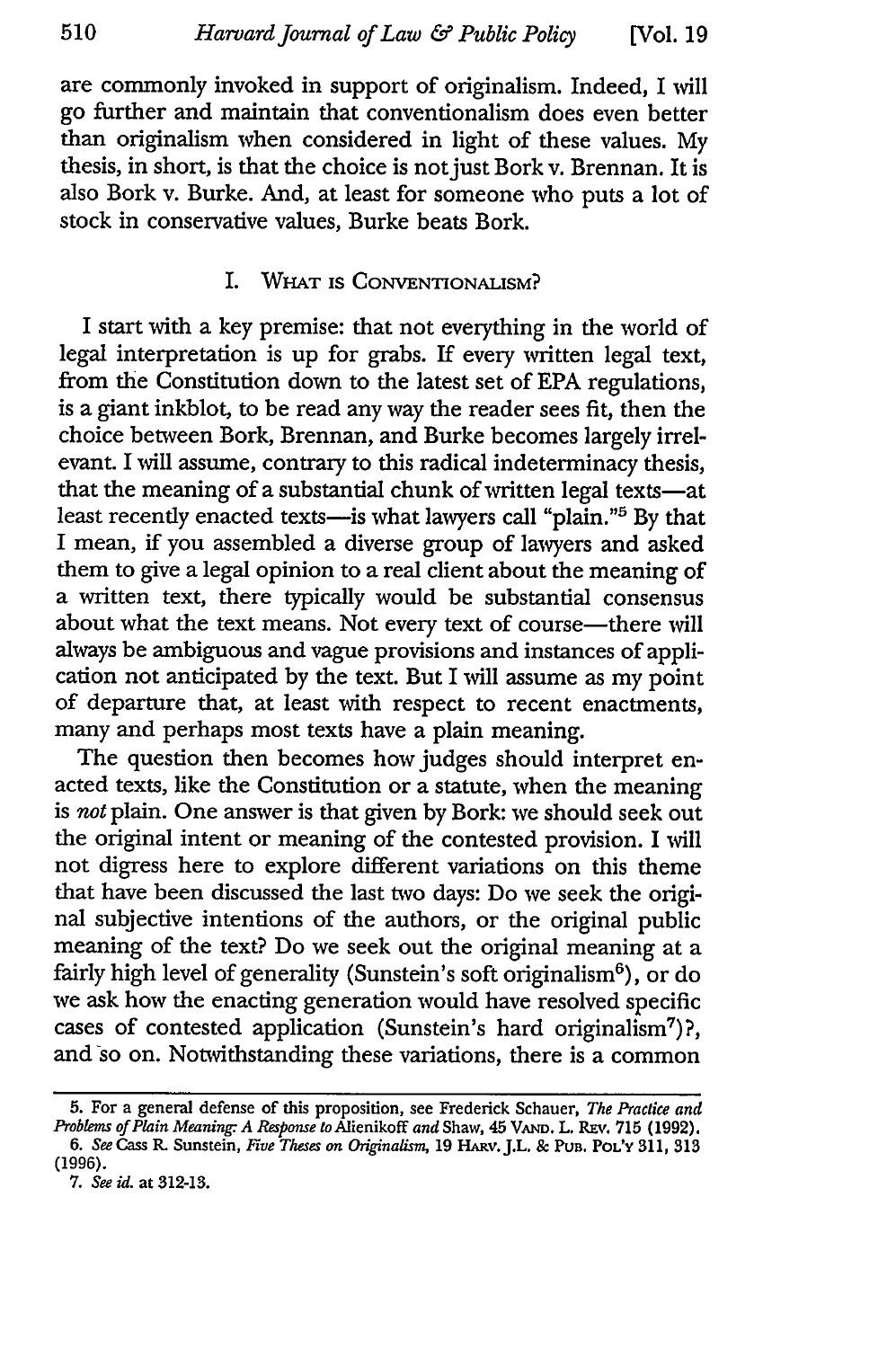core of understanding among originalists to the effect that when the meaning of a text is not plain, the interpreter should project herself backwards in time to the moment of enactment, and seek to resolve the meaning in the way the interpretative community existing at the moment of enactment would have resolved it.

The key difference between originalism and what I have called conventionalism is that conventionalism shifts the time frame for seeking the answer to contested issues of meaning from the past to the present. When the meaning of an enacted text is not plain, the conventionalist interpreter seeks out not the original meaning but the conventional meaning-the consensus view about the meaning in the legal community of today. Conventionalism therefore falls within a family of theories that can be called "presentist" rather than originalist.

The present-day conventional meaning can be embodied in a variety of sources. The most obvious is judicial precedent. From the perspective of the Supreme Court, for example, the Court's own postenactment decisions interpreting the contested provision or other analogous provisions would be the most obvious place to start in seeking out the conventional understanding. But this does not exhaust the possibilities. Decisions of lower federal courts or state courts could be consulted, especially if they reveal a consensus about the best meaning to ascribe to the contested provision. Interpretations of the executive branch should be relevant. I would include here not only exercises of delegated authority entitled to *Chevron* deference,<sup>8</sup> but also other recorded interpretations, especially if they have been consistently followed.9 Similarly, postenactment legislation of Congress grounded in an understanding of the contested provision could be consulted.

Beyond these formal postenactment understandings of meaning, the evolved practice of different branches of governments is also relevant. Justice Scalia has outlined for us how such a method could be applied in giving content to the nonoriginalist idea of substantive due process,<sup>10</sup> and the technique can be gen-

<sup>8.</sup> See Chevron, U.SA v. Natural Resources Defense Council, 467 U.S. 837 (1984).

<sup>9.</sup> *See* Thomas W. *Merrill,JudidaDeferene to Executive Precedent 101* YALE LJ. 969, **1003-** 31 (1992) (arguing for general practice of treating executive interpretations as precedents).

**<sup>10.</sup>** See, e.g., Pacific Mutual Life Ins. **Co.** v. Haslip, 499 **U.S. 1,** 24 **(1991)** (Scalia, **J.,** concurring in judgment); Michael H. v. Gerald D., 491 U.S. 110 (1989) (Scalia, J., plurality opinion).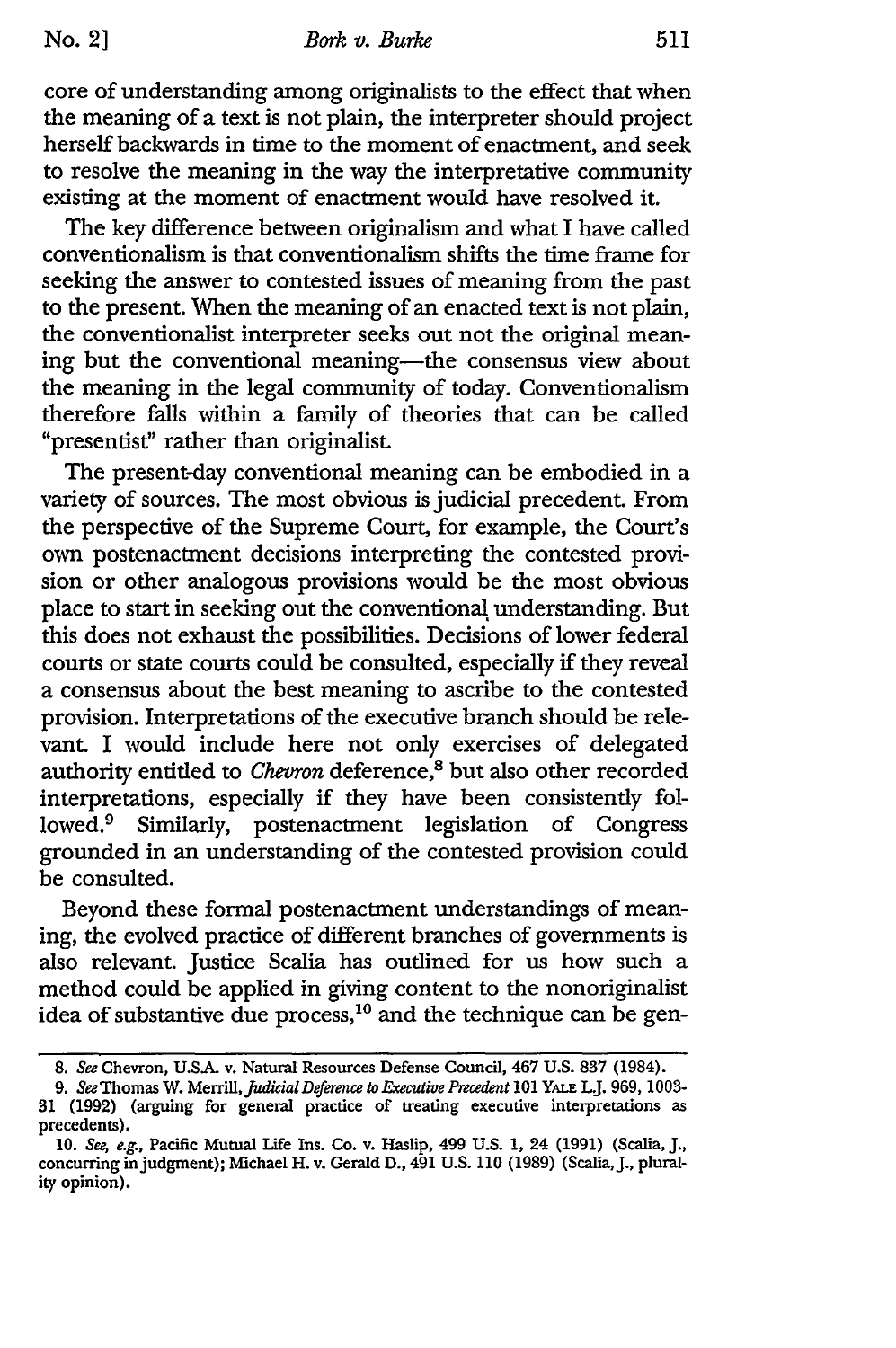eralized to other contexts as well.<sup>11</sup> Finally, the Court might give weight to the practice of private citizens, insofar as these practices have been allowed by other branches of government to ripen into settled expectations or reliance interests.

By stressing these various postenactment sources of meaning, I do not mean to suggest that evidence of original meaning is wholly irrelevant to the conventional interpreter. Suppose there is a vague or ambiguous provision that has no evolved and settled meaning for today's legal community. In these circumstances, the conventional interpreter would no doubt look to the same type of evidence that an originalist interpreter would use: evidence about the meaning to the legal community that existed at the time of enactment. When there is no settled contemporary understanding of meaning, in other words, the conventional meaning is the original meaning. This is most likely to occur with respect to recently-enacted texts. When a text is brand new, almost by definition it has no conventional meaning other than the original meaning, and conventionalism collapses into originalism. Over time, however, the original meaning and the conventional meaning will often diverge, and when that happens the conventionalist of course follows the conventional meaning rather than the original meaning.

What happens if there is neither a settled meaning recognized by today's legal community nor a discernible original meaning? In these circumstances, the conventionalist interpreter does not just throw up his or her hands, and say, "Well, I guess I'll just have to make up a meaning in accordance with my own personal views about what would be best for the future."'12 Instead, the conventionalist tries to find the interpretation that has the best "fit" with existing legal conventions, including not only postenactment precedents, practices, and reliance interests, but also what we know about evidence of original understanding. The objective of interpretation in these circumstances is integrative:<sup>13</sup> to identify the interpretation that will provide the least disruption to settled understandings that can be discerned in the surround-

<sup>11.</sup> *See* McIntyre v. Ohio Elections Comm'n, 115 **S.** Ct. 1511, 1530 (1995) (Scalia, **J.,** dissenting) (First Amendment); Burnham v. Superior Court, 495 U.S. 604 (1990) (Scalia, J., plurality opinion) (procedural due process).

<sup>12.</sup> This is Ronald Dworkin's conception of how a conventionalist interpreter would proceed in situations where there is no recognized legal convention. See DWORKIN, *supra* note 3, at 115, 116-17.

<sup>13.</sup> *See* Peter L. Strauss, *On Resegregating the Worlds of Statute and Common Law,* 1994 Sup. **Cr.** REv. 429.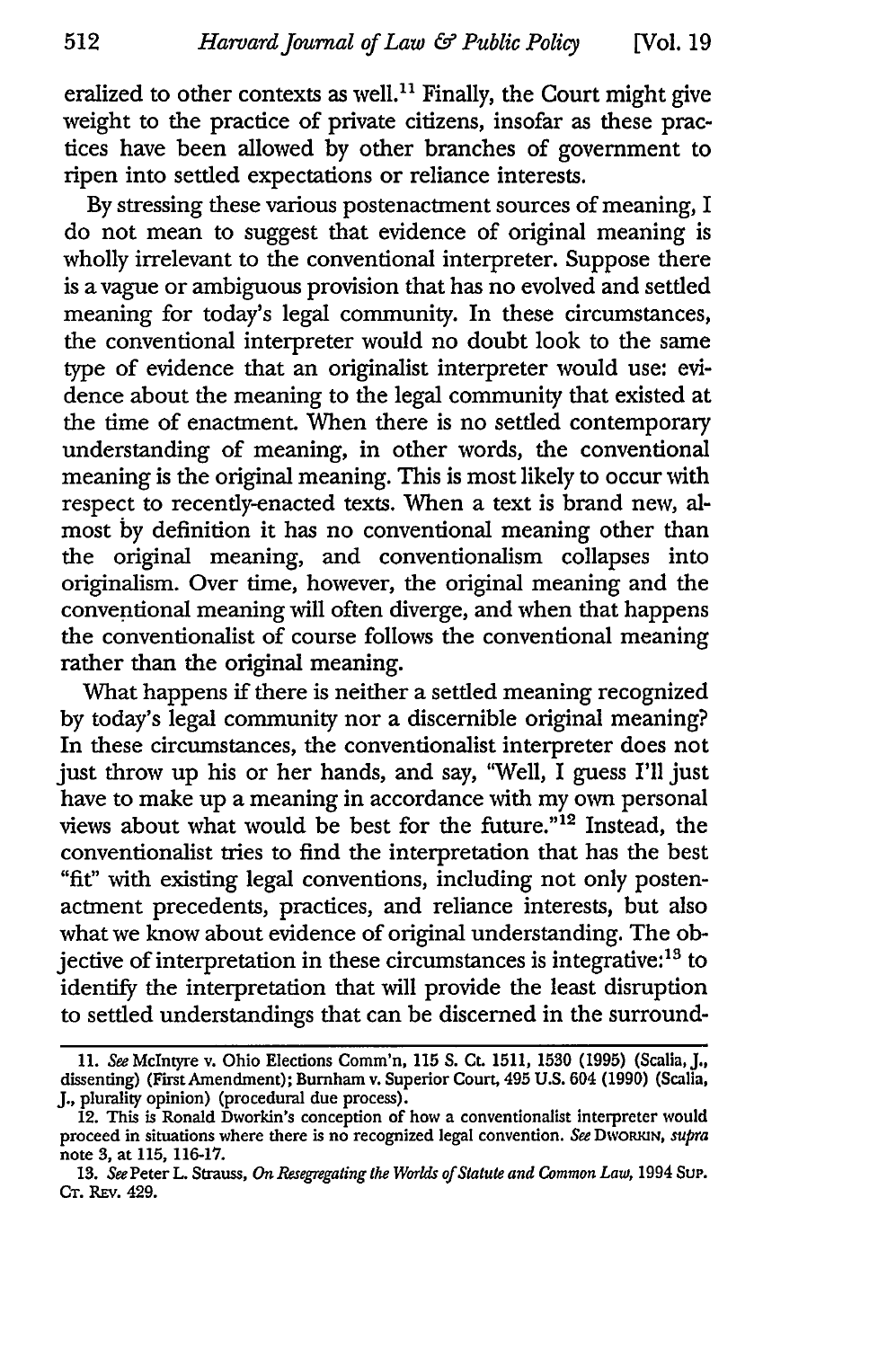ing legal landscape, which of course means today's legal landscape.

Although conventionalism differs from originalism in the time frame it adopts for answering interpretation questions, there is one important respect in which it is more like originalism than normativism. Notice that the various sources of conventional meaning-precedent, established practice, and so forth-are capable (at least in principle) of being identified using the traditional tools of legal inquiry. Thus, like originalism, conventionalism posits that the role of the interpreter is to *find* the meaning of the contested textual provision. The judge adopts the attitude that her role is to discover the meaning of a contested provision of law "out there"-in various conventional legal sources-not to make it up.<sup>14</sup> Normativist theory, in contrast—whether it be some kind of natural rights theory, feminist or critical race theory, Dworkin's integrity theory, public choice theory, or what is called "pragmatism" or "practical reason"-contemplates that the process of interpretation entails the judge giving effect to her own convictions about what is right, true, or good.

Another way to make the point is to say that the conventionalist interpreter would adopt a posture roughly the opposite of that advocated by Cass Sunstein. Sunstein has repeatedly admonished judges to be alert for, and to resist bias in favor of, the status quo.<sup>15</sup> The conventionalist interpreter would be alert for, and would always exhibit a bias *in favor of*, the status quo-understood here to mean the existing consensus view about legal meaning in the contemporary legal community.<sup>16</sup>

Just as I do not wish to overstate the differences between originalism and conventionalism, I do not want to overstate the difference between conventionalism and other forms of nonoriginalism. I am not suggesting, for example, that a conventionalist judge will always find ready-made answers to questions of inter-

<sup>14.</sup> Justice Scalia has underscored the importance of this basic orientation. *See* American Trucking Ass'n v. Smith, 496 U.S. 167, 201 (1990) (Scalia, J., concurring in the judgment) ("[P]rospective decisionmaking is incompatible with the judicial role, which is to say what the law is, not to prescribe what it shall be.").

<sup>15.</sup> See, e.g., CASS R. SUNSTEIN, THE PARTIAL CONSTITUTION v (1993); Cass R. Sunstein, *Lochner's Legacy,* 87 COLUM. L. REv. 873, 903-04 (1987).

<sup>16.</sup> In the words of Professors Eskridge and Frickey, erstwhile proponents of practical reasoning as a method of interpretation, the conventionalist judge would seek always to identify the "stable equilibrium" in the law, and to maintain that equilibrium. William N. Eskridge,Jr. & Philip P. Frickey, *The Supreme Court, 1993 Term Forewor& Law* as *Equilibrium,* 108 HARV. L. REV. 26 (1994).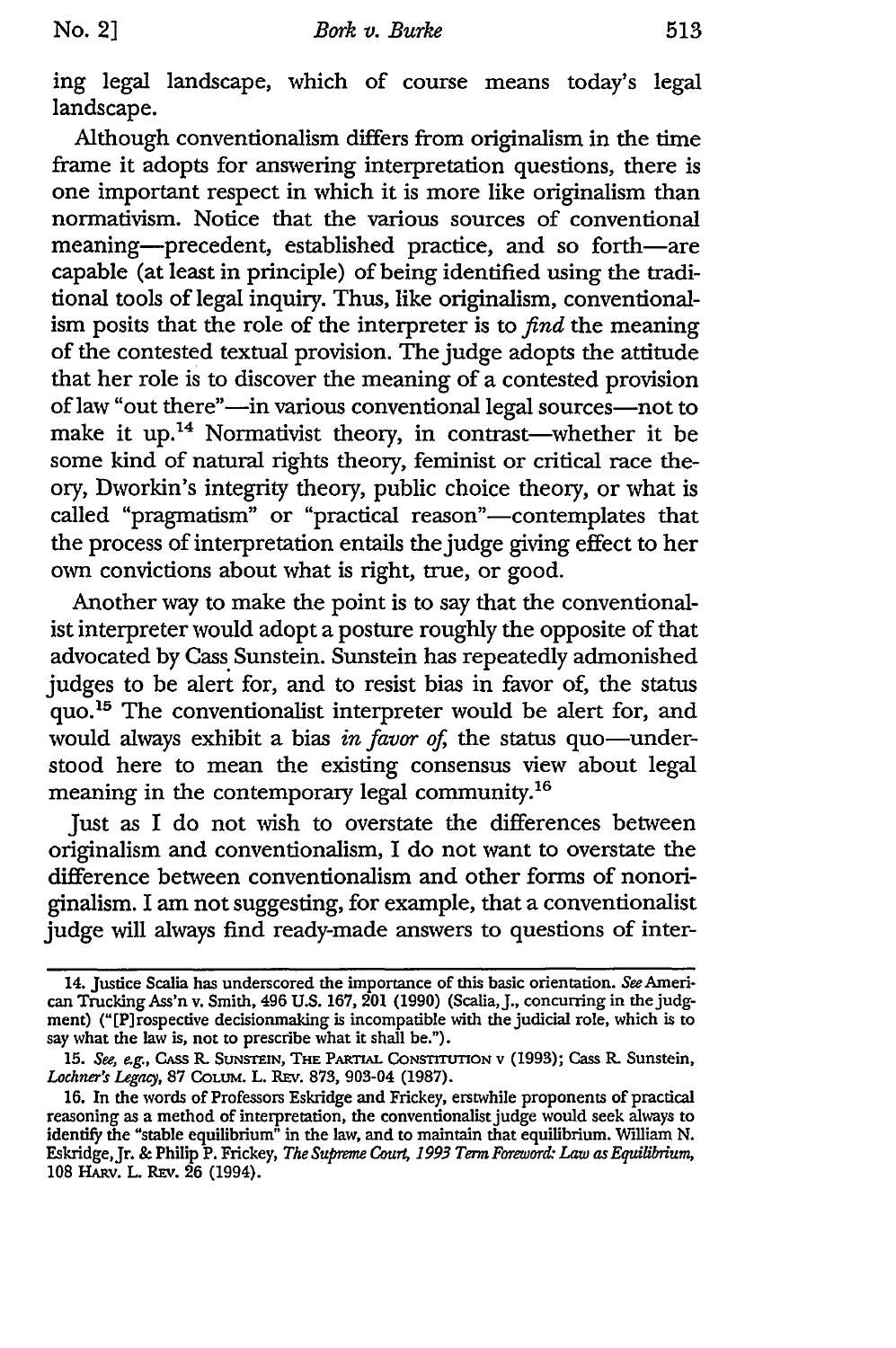pretation "out there," or that the process of sorting through conventional materials to ascertain meaning is some kind of mechanical exercise. Oftentimes different sources of conventional meaning will send off conflicting signals. A Supreme Court precedent, read broadly, will suggest one answer; longstanding institutional practice another answer. An executive branch interpretation may be pitted against established reliance interests, and so forth. And as previously noted, there will be cases in which neither conventional sources nor originalist sources supply any kind of clear answer at all. In these circumstances, a court or other interpreter will have to exercise judgment and even imagination in deciding which source most accurately reflects the conventional understanding of the interpretative community.<sup>17</sup>

Still, there is an important difference in the attitude or subjective orientation of the conventionalist interpreter compared to the normativist interpreter. The conventionalist judge exercises judgment or imagination in trying to figure out what the law *is.* The normativist judge exercises judgment or imagination in trying to figure out what the law *should be* in order to produce a world that the judge regards as more right, just, or simply better.<sup>18</sup>

So to sum up to this point, there are not two choices about legal interpretation-originalism and nonoriginalism-but in fact three choices. First there is Borkean originalism, which takes a historical view of meaning and seeks that meaning in an objective source-the understanding that existed within the community of actors at the time of enactment. Second, and at the opposite extreme, stands normativism, which adopts a presentist or contemporary view of meaning, and posits that the judge plays an active or creative role in constructing the meaning that she regards as "the best" under some normative standard. Third, and in the middle, there is conventionalism. Conventionalism is allied with normativism insofar as it adopts the perspective of today's community of interpreters rather than the community that

18. For an endorsement of the latter attitude from a judge still regarded **by** some as conservative, see RicHARD A. PosNE, OVERCOMING **LAW** 4-15 (1995).

<sup>17.</sup> Thus, it does not necessarily follow that a conventionalist would never agree to the overruling of a Supreme Court precedent. A conventionalist might overrule a precedent<br>that violates well established conventions, for example a precedent "that is relatively re-<br>cent and has not met widespread acceptance—e CARDOZO L. REV. 1699, 1706 (1991). Nevertheless, such overrulings would be relatively rare, at least compared to what would happen in a pure originalist or normativist regime.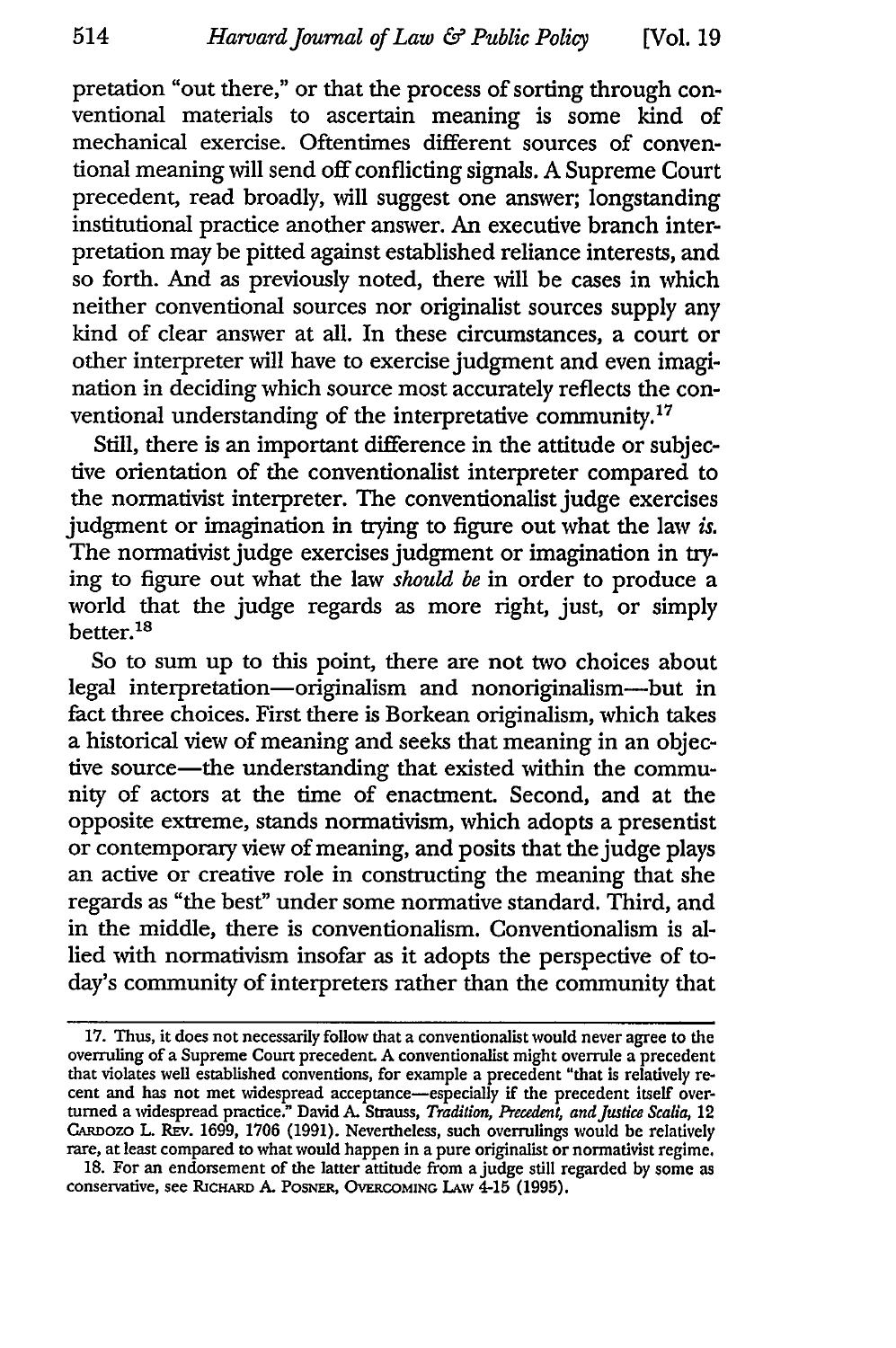existed at the time of enactment. But conventionalism is allied with originalism insofar as it seeks a source for interpretation of the law that is objective in the sense that it exists independently of the judge's own convictions about what answer will have certain preferred normative consequences.

### II. WHY GOOD CONSERVATIVES SHOULD PREFER **CONVENTIONALISM**

Let me turn then to the second part of my brief: given a choice between originalism, normativism, and conventionalism, that is, between Bork and Brennan and Burke, which is to be preferred? This is a very complex inquiry. To simplify the discussion, and to focus on matters that are likely to be of greatest interest to this audience, I will consider only the two alternatives that are most likely to appeal to conservatives-originalism and conventionalism. And I will posit the following question of comparative evaluation: as between originalism and conventionalism, which has the greatest claim to further the values that conservatives commonly embrace? Specifically, I will ask which of these two alternatives is most likely to: (1) protect rule of law values; (2) preserve continuity with the past; **(3)** comport with a general skepticism about the power of human reason to reorder society; and (4) encourage policymaking by democratically accountable actors.

*1. Protecting Rule of Law Values.* In a well-known article in the *University of Chicago Law Review*,<sup>19</sup> Justice Scalia listed a number of rule of law values. For present purposes, I will single out two as being especially important.<sup>20</sup> One is equal treatment: we speak of a legal regime as partaking of the rule of law when similarly-situated persons are treated similarly. The other is predictability: a regime governed by the rule of law allows persons to predict what the law will require of them in the future, and thus permits them to plan their activities so as to stay within the law.

<sup>19.</sup> Antonin Scalia, *The Rule of Law as a Law of Rules,* 56 U. **CH.** L. REv. 1175 (1989). 20. Justice Scalia in fact enumerated five values. They are: (1) maintaining "the appearance of equal treatment" among similarly situated litigants; (2) enhancing the Supreme Court's ability to maintain a uniform system of law, **(3)** reducing uncertainty and improving the predictability of law, (4) reducing judicial discretion; and (5) reinforcing the capacity of judges to enforce the law against popular opposition. *Id.* at 1178-80. Justice Scalia advanced these values to make the case for a rule-based rather than a standardsbased or all-things-consideredjurisprudence. Nevertheless, his account is adaptable to the present inquiry. Although I am prepared to argue that all five values would be better served by conventionalism than by originalism, given limited space I will here concentrate on the two that seem most fundamental.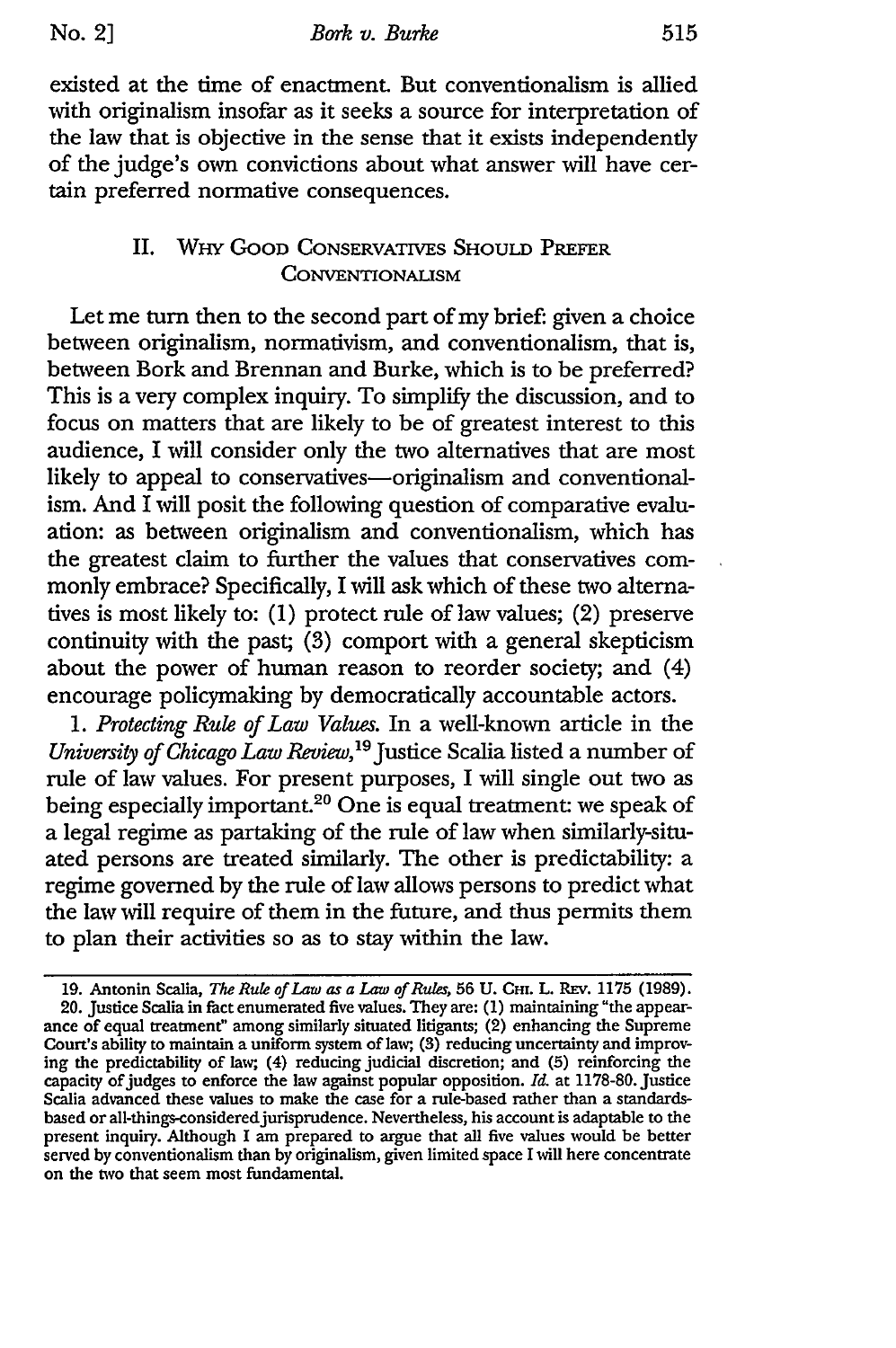The conventionalist approach to interpretation fares quite well when measured against these ideals. The conventionalist seeks to enforce the current consensus view about the meaning of legal provisions, as reflected in precedent, the views of other branches, existing practice, and so forth. Every interpreter, in effect, tries to interpret the law to mean what a well-schooled lawyer hired by a paying client would advise that the law means. Very little retroactive change in the law comes about on this approach, and what change does occur will generally be gradual and incremental. As a result, equality among similarly-situated parties is maximized: individuals are treated under the law in the same way other individuals have been treated in the immediate past. For similar reasons, predictability about the future course of the law is maximized: the law is interpreted today to mean what it has been understood to mean in the immediate past.

Originalism, in contrast, entails the potential for radical discontinuities in interpretation-and hence unequal treatment and unpredictability. One problem is the normative and historical uncertainty about originalism, discussed earlier today.<sup>21</sup> If the originalist materials are "thin," as they often will be, and yet judges plunge ahead trying to ascertain as best they can the original understanding, then outcomes may vary widely from one court to the next. Of course, problems of uncertainty plague any method of interpretation, including conventionalism. But it is my sense that the sources of the conventionalist interpreter (precedent, governmental practice, established reliance interests, and so on) are typically "thicker" and hence offer a more promising basis for equality of outcomes and predictability than are the sources of originalism. This would especially be the case if courts open themselves up to a wider range of conventional sources, including consensus views reached by lower courts, executive and legislative precedent, and the like.

Another and more fundamental problem is that originalism never operates as a pure system. In practice, all originalist judges combine originalism with elements of conventionalism such as the practice of following precedent. This renders outcomes more unequal and unpredictable, for one never knows until all the votes are counted whether an originalist court is going to stick

<sup>21.</sup> *See* Panel IV, *Is Ofiginalism Possible? Normative Indeterminacy and the Judicial Role,* 19 HARv.J.L. & **PUB. POL'Y** 347 (1996); Panel **V,** *Is Originalism Possible? Historical Indeterminacy,* 19 **HARv.J.L.** & PUB. **POL'Y** 401 **(1996).**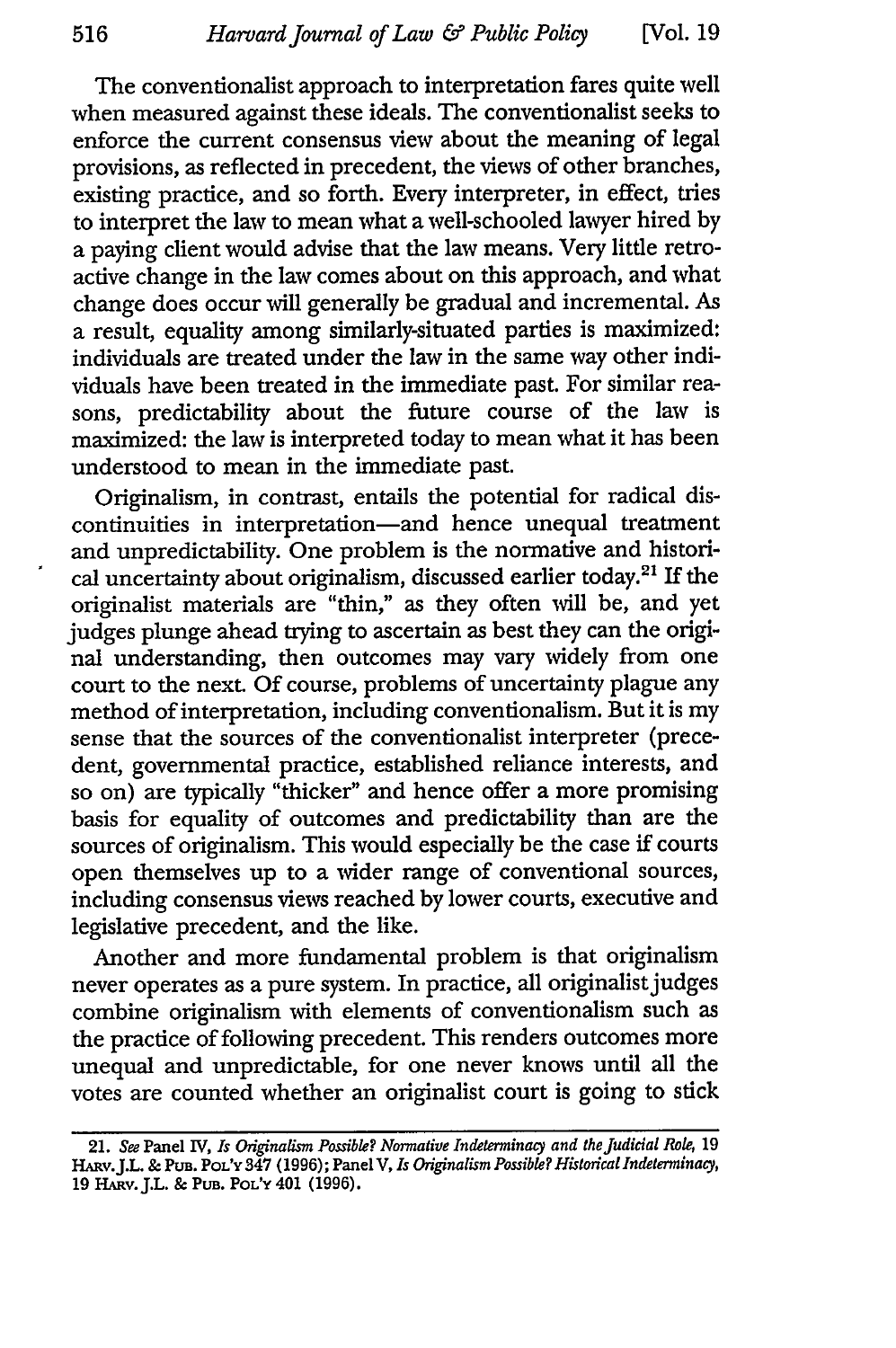with precedent or overrule precedent in favor of the original understanding. <sup>22</sup>

Let me offer an illustration of how conventionalism can do better than originalism in terms of promoting equal treatment and predictability. In *Central Bank of Denver v. First Interstate Bank*<sup>23</sup> the Supreme Court confronted the question whether a cause of action for aider and abettor liability should be recognized under Section 10(b) of the Securities Exchange Act of  $1934^{24}$  or Rule 10b-525 of the Securities and Exchange Commission (SEC). The majority, applying techniques of textualist originalism, said no, it is not plausible to read the Act as authorizing such liability.

In his dissent, Justice Stevens pointed out that hundreds of lower courts, including eleven courts of appeals, had held that there was aider and abettor liability.<sup>26</sup> Aiding and abetting liability had a "long pedigree in civil proceedings brought by the SEC,"<sup>27</sup> and the agency was a strong supporter of retaining it. Adopting what amounts to a conventionalist approach to interpretation, Justice Stevens argued that this strong consensus among the lower courts and the agency responsible for enforcing the Act counseled in favor of retaining this form of liability.

Assuming that the majority was right about the correct originalist construction of the Act, and that Justice Stevens was right about the correct conventionalist construction, it is instructive to compare the two results in light of rule of law values. In terms of equal treatment, the majority's approach creates two

27. *Id.* at 1460.

**No. 2]**

<sup>22.</sup> Consider, for example, Justice Clarence Thomas, the Supreme Court's foremost originalist. On April 19, 1995, the Court handed down two First Amendment decisions. In the first, McIntyre v. Ohio Elections Comm'n, 115 S. Ct. 1511 (1995), the Court held that a state ban on anonymous leafletting violated the First Amendment. Justice Thomas refused to join the majority opinion, which was grounded in general free speech precedents, and filed a concurring opinion that reached the same conclusion based on an analysis of originalist sources. *See id*. at 1525-30 (Thomas, J., concurring in the judgment). In the second case, Rubin v. Coors Brewing Co., 115 S. Ct. 1585 (1995), Justice Thomas wrote for the Court, holding that a federal statute that prohibited displaying the alcoholic content on beer labels violates the First Amendment.Justice Thomas relied on precedent extending the First Amendment to commercial advertising, and made no attempt to explain why the original meaning of the First Amendment was not controlling. In fact, the original understanding of the First Amendment almost surely was that it did not extend to commercial advertising. *See* Valentine v. Chrestensen, 316 U.S. 52 (1942) (stating, in the Court's first confrontation with issue, that the First Amendment is not implicated by restrictions on commercial advertising).

<sup>23. 114</sup> **S.** Ct. 1439 (1994).

<sup>24.</sup> Securities and Exchange Act of 1934, § 10(b), 15 U.S.C. § 78j (1988).

**<sup>25.</sup>** 17 **C.F.R.** § 240.10b-5 (1995).

**<sup>26.</sup>** *See Central Bank,* 114 S. Ct. at 1456 (Stevens, **J.,** dissenting).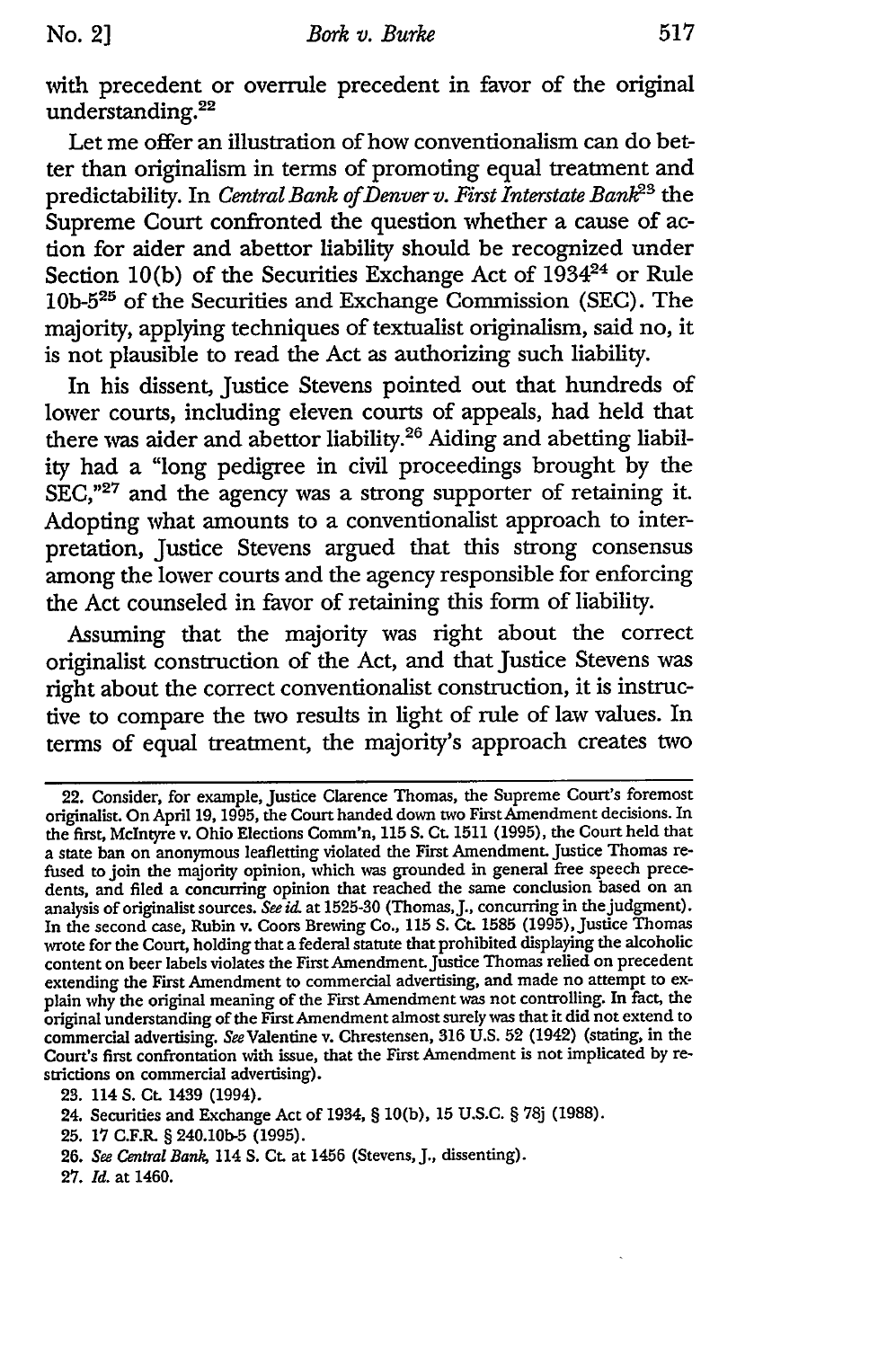classes of otherwise similarly-situated plaintiffs. Those whose cases went to judgment before *Central Bank of Denver* were able to take advantage of the aider and abettor theory; those who sue after the decision cannot. The conventionalist approach, in contrast, results in all plaintiffs being treated the same. Also, very few securities lawyers would have predicted prior to *Central Bank of Denver* that the Supreme Court was going to .eliminate aider and abettor liability. Rather, the well-informed securities lawyer would almost certainly have advised a client that aider and abettor liability was well established under the law.<sup>28</sup> Thus, the conventionalist approach to this question also promotes ventionalist approach to this question also promotes predictability in the law.

*2. Preserving Continuity With the Past.* Conservatives, almost by definition, want to conserve the past-at least those elements of the past that have not be demonstrated to be in need of (gradualist) reform. This means, among other things, that a conservative should prefer a legal theory that coheres with the existing practice of our legal system. Conventionalism offers a theory that has a strong degree of coherence with established practice. Originalism offers a theory that is radically inconsistent with that practice.

The most concise way to make the point is to note that originalists have no theory of precedent.<sup>29</sup> Why is that a problem? Because as noted previously, every judge who has ever donned a robe in this country-including Justice Thomas and Judge Bork and Judge Easterbrook-regularly follows precedent. From the perspective of conventionalism, this is what one would expect. But a thoroughgoing originalist has no explanation for why she follows precedent except to shrug and say, "That's what judges are supposed to do I guess." A theory that leaves such a huge unexplained gulf with practice is suspect.

Consider in this regard the originalist notion that the Dormant Commerce Clause has no foundation in the text or the original understanding of the Constitution.<sup>30</sup> Justice Scalia appeared to

**<sup>28.</sup>** The petitioners, in fact, did not even seek certiorari on this issue, implicitly treating it as settled. *See* id. at 1457.

**<sup>29.</sup>** Indeed, a thoroughgoing originalist theory may require that precedent be rejected altogether. *See* Gary Lawson, *The Constitutional Case Against Precedent,* **17** HARv.J.L. **&** Pun. POL'Y **23** (1994).

<sup>30.</sup> *See, e.g.,* Martin H. Redish **&** Shane V. Nugent, *The Dormant Commerce Clause and the Constitutional Balance of Federalism,* **1987** DuxE LJ. 569.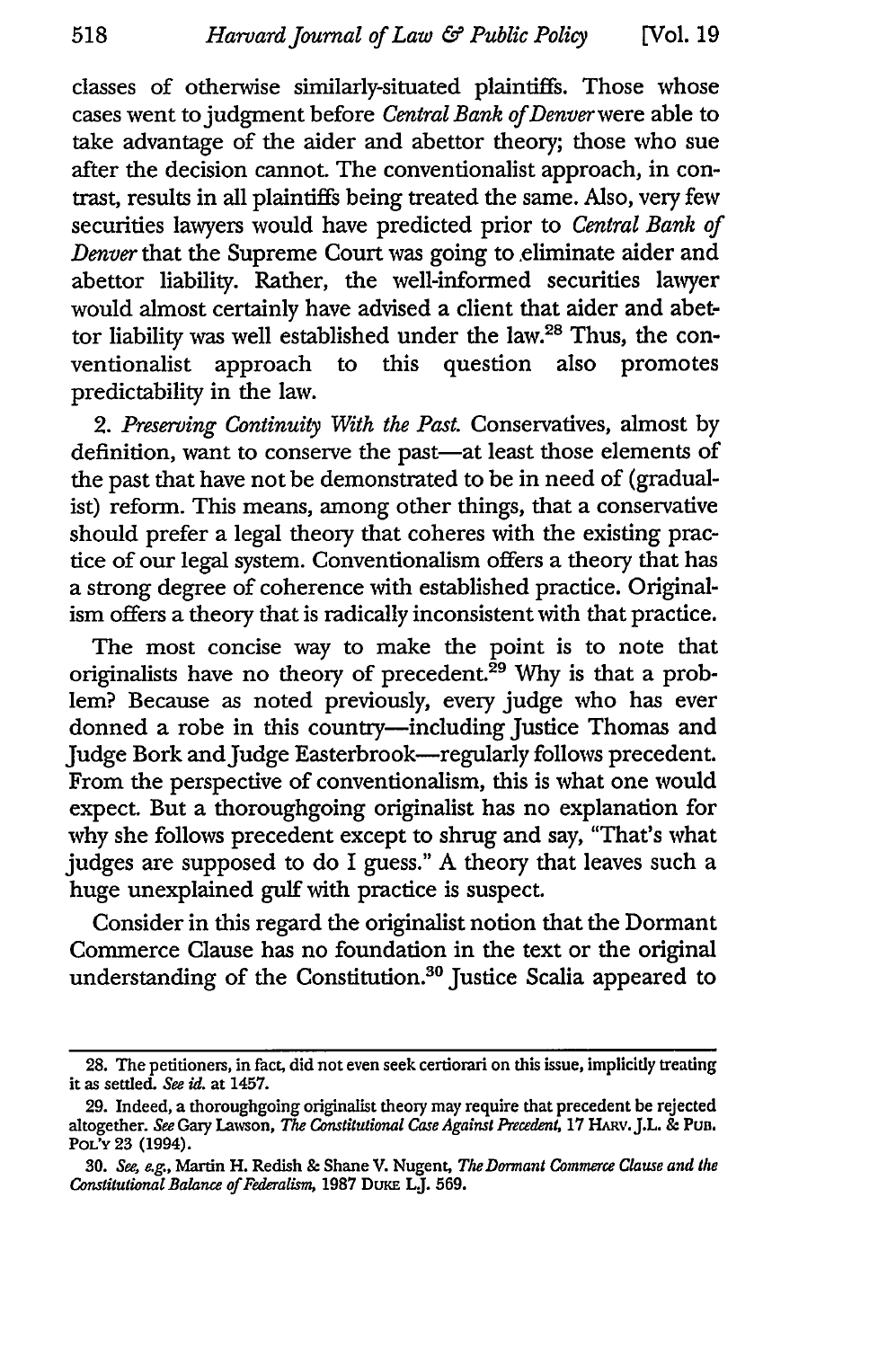$\mathbf{1}$ 

endorse this conclusion shortly after he joined the Court.<sup>31</sup> But then he was confronted with the question whether to overrule 170 years of precedent.<sup>32</sup> Not surprisingly, he was unwilling to take the drastic step of repudiating such a vital prop to our federal system of government. But the "compromise" position that he reached (only state laws that discriminate against interstate commerce violate the Dormant Commerce Clause<sup>33</sup>) is based on neither an originalist understanding nor on precedent; it is thus unlikely to commend itself to a majority of the Justices, unless they think free trade among the States is a pernicious idea that needs to be reigned in-which I doubt.

If we adopt a theory of conventionalism, there are no similar glaring anomalies. Conventionalism provides a perfectly coherent explanation for following precedent-precedent is followed because it reflects the established, conventional understanding of the meaning of a contested provision. It is true that in cases of first impression, conventionalism reduces in practice to something very similar to originalism. But this fall-back position does not provide any theoretical difficulty for the conventionalist the way following precedent creates a problem for originalists. The conventionalist seeks the conventional understanding anywhere it can be found; if no conventional understanding has emerged since the enactment of the provision in question, then the understanding of the enacting legislature has a better claim to being the conventional understanding than anything else.

*3. Comporting with a General Skepticism about the Powers of Human Reason.* We also think of conservatives as being skeptical about the power of human reason to reorder society in accordance with some overarching rational plan. This is most prominently revealed in the reaction of conservatives to socialism and economic planning. Most conservatives believe, with Hayek, that a mature industrial economy is simply too complicated to be comprehended and directed by an agency of government.<sup>34</sup> This skepticism also lies at the heart of Burke's attack on the philosophes who brought on the French Revolution: they had a false and in-

**<sup>31.</sup>** See American Trucking Ass'n v. Scheiner, 483 **U.S.** 266, 304 (1987) (Scalia, J., dissenting); Tyler Pipe Indus. v. Washington State Dep't of Revenue, 483 U.S. 232, 265 (1987) (Scalia, J., concurring in part and dissenting in part).

<sup>32.</sup> The doctrine can be traced back to Gibbons v. Ogden, 22 U.S. (9 Wheat.) 1 (1824).

**<sup>33.</sup>** See New Energy Co. v. Limbach, 486 U.S. 269, 273-74 (1988).

<sup>34.</sup> See, e.g., **FRmFDRiCH** A. HAwx, **THE** ROAD **TO SERFDOM** (1944).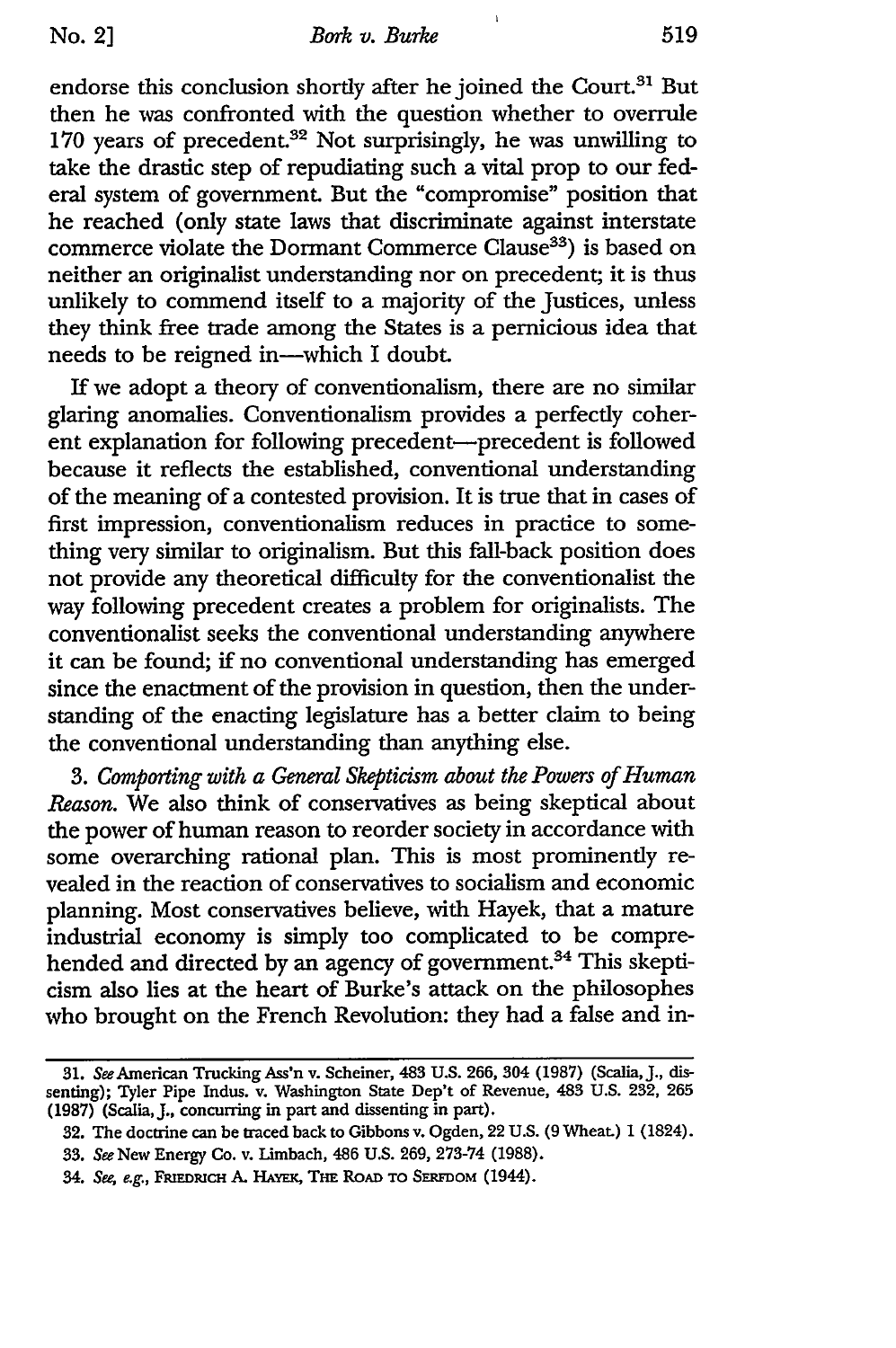flated notion of the power of human reason to rearrange society in accordance with abstract rational principles.<sup>35</sup>

As compared to normativism, both originalism and conventionalism fare reasonably well in the eyes of the skeptic about human reason. Normativism requires truly heroic assumptions about the powers of judges to reorder society in accordance with precepts like natural law, the interests of traditionally subordinated groups, public choice theory, or what is "best" for the future. As between originalism and conventionalism, however, there is reason to believe that originalism requires a greater commitment to the prospect of rationally directed social ordering than does conventionalism.

One reason for this is that originalists tend to adopt an implicit operating assumption that the Constitution (or a statute) reflects a single, integrated, internally coherent plan.<sup>36</sup> Interpretation on this assumption becomes an "exercise in judicial ingenuity," $37$  as the interpreter must first figure out the plan, and then derive through logical analysis the implications of the plan for the issue at hand. Figuring out the plan requires identifying subtle parallelisms in the structure of the document, comparing the usages of similar words in different parts of the document, and so forth. Deducing the implication of the plan for present controversies requires further intellectual dexterity. Needless to say, this is not an exercise for dummies.38

Another reason is that originalism by its very nature requires that the interpreter comprehend and adopt the values, aspirations, and linguistic conventions of a society several steps removed in time from our own. This exercise in historical recreation also involves a rather Herculean feat-one that requires both extensive historical knowledge and severe intellec-

**<sup>35.</sup>** SeeYoung, *supra* note 4, at 644-47.

**<sup>36.</sup>** The implicit assumption that the Constitution (or a statute) reflects a coherent plan is itself a reflection of a highly rationalist temperment. *See* Thomas W. Merrill, *Chief Justice Rehnquist, Pluralist Theoy, and the Interpretation of Statutes,* 25 RuTcERs LJ. 621, 662- 63 (1994). That this assumption is almost certainly contrary to fact does not seem to deter modem originalists.

<sup>37.</sup> Thomas W. Merrill, *Textualism and the Future of the Chevron Doctrine*, 72 WASH. U. L.Q. 351, 372 (1994).

<sup>38.</sup> The foregoing rationalist features are fully evident inJustice Thomas's prominent originalist opinions from last Term. *See, e.g.,* U.S. Term Limits, Inc. v. Thornton, **115 S.** Ct. 1842, 1875 (1995) (Thomas,J. dissenting); United States v. Lopez, 115 **S.** Ct. 1624, 1642- 51 (1995) (Thomas,J. concurring); McIntyre v. Ohio Elections Comm'n, **115 S.** Ct. 1511, 1525-30 (1995) (Thomas,J., concurring in the result). I would also refer the reader to the writings of many contemporary academic originalists, including Akhil Amar, Steven Calabresi, John Harrison, Gary Lawson, Michael McConnell, and Michael Paulson.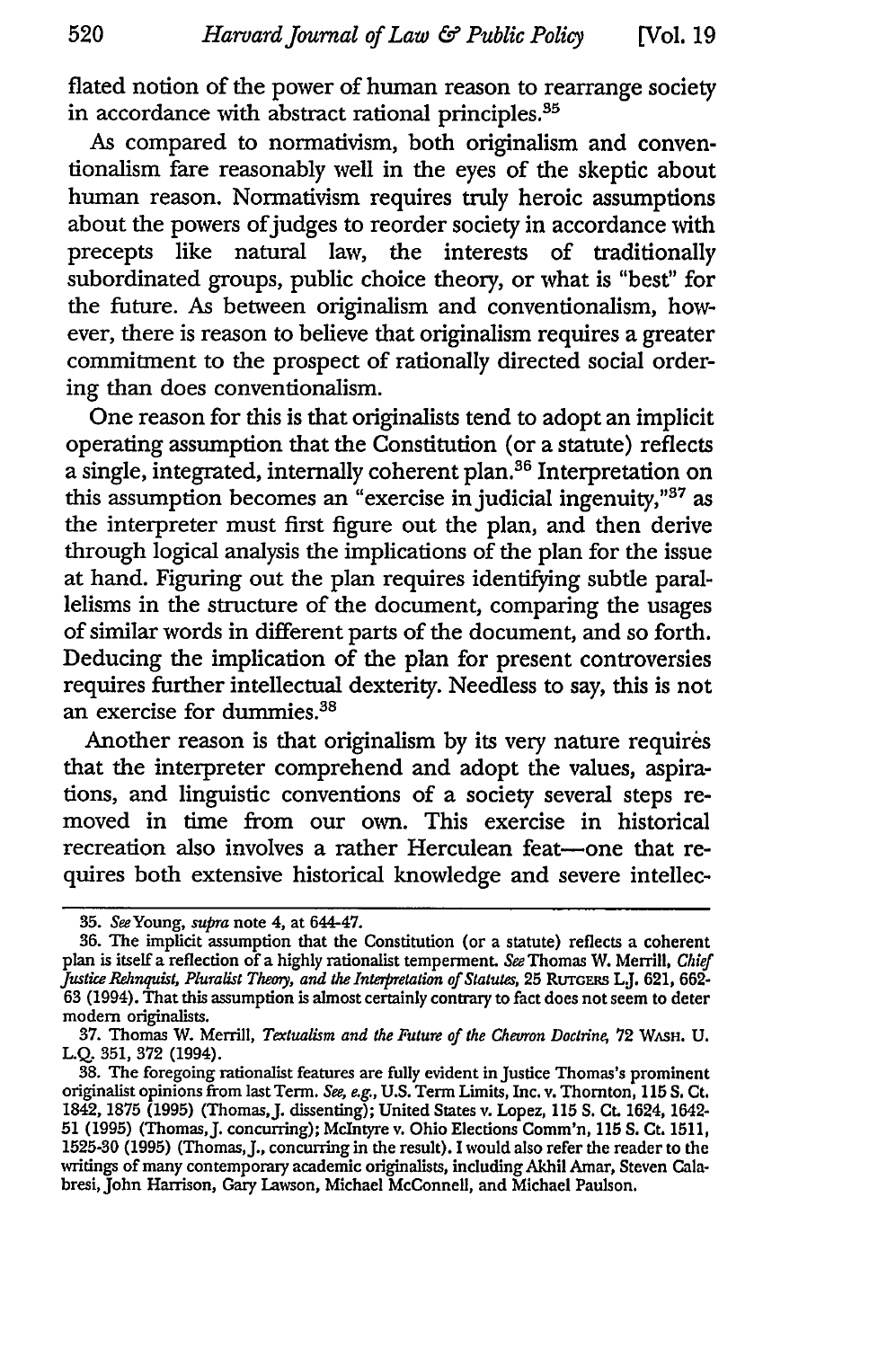tual discipline. One can fairly question whether the average judge or lawyer-a member of a profession notorious for its obsession with the bottom line and with tendentious renditions of history-is capable of carrying off this kind of inquiry.

Conventionalism of course can be done well or badly, and with more or less subtlety and insight. But as a rule, it requires a more mundane set of intellectual skills than does originalism. Conventionalism is essentially the stuff of the law office memorandum. One collects the most directly applicable precedents, first of the Supreme Court, then of the lower courts. Then one looks for executive interpretations, or interpretations reflected in subsequent statutes. In a pinch, one can do a survey of state laws, or examine other evidence of established practice or reliance interests. There is of course often room for debate: for example, does one look to conventions at a high level of generality, or at a much more specific level?<sup>39</sup> But at least there is no implicit assumption that the conventions one identifies will add up to anything like a coherent plan. And the skills required to engage in conventionalist interpretation are generally well within the ken of the average lawyer and judge.

*4. Encouraging Democratically Accountable Decisionmaking.* Originalism is often supported on the ground that it is more compatible with political democracy than other types of interpretation, by which the speaker invariably means normativism. However, **if** the relevant comparison is not between originalism and normativism, but between originalism and conventionalism, then an argument can be made that conventionalism also dominates originalism in terms of compatibility with democracy.

To be sure, originalism has a strong claim to democratic legitimacy because of the originalist's posture as the faithful agent of the legislature and the people. Originalism reflects the familiar transmission belt metaphor of democracy:40 the people select as their agents representatives to Constitutional Conventions or the legislature. These prime agents translate the wishes of the people into legal texts. The originalist judge, acting as a kind of secondtier agent, then faithfully seeks to discern the instructions of the

<sup>39.</sup> See Michael H. v. Gerald D., 491 U.S. 110, 127 n.6 (1989) (Scalia, J., plurality opinion); *id.* at 141-42 (Brennan J. dissenting).

<sup>40.</sup> The "transmission belt" metaphor was coined **by** Professor Richard Stewart to describe the relationship between administrative agencies and legislatures. *See* Richard B. Stewart, *The Reformation of American Administrative Law*, 88 HARV. L. REV. 1667, 1675 (1975).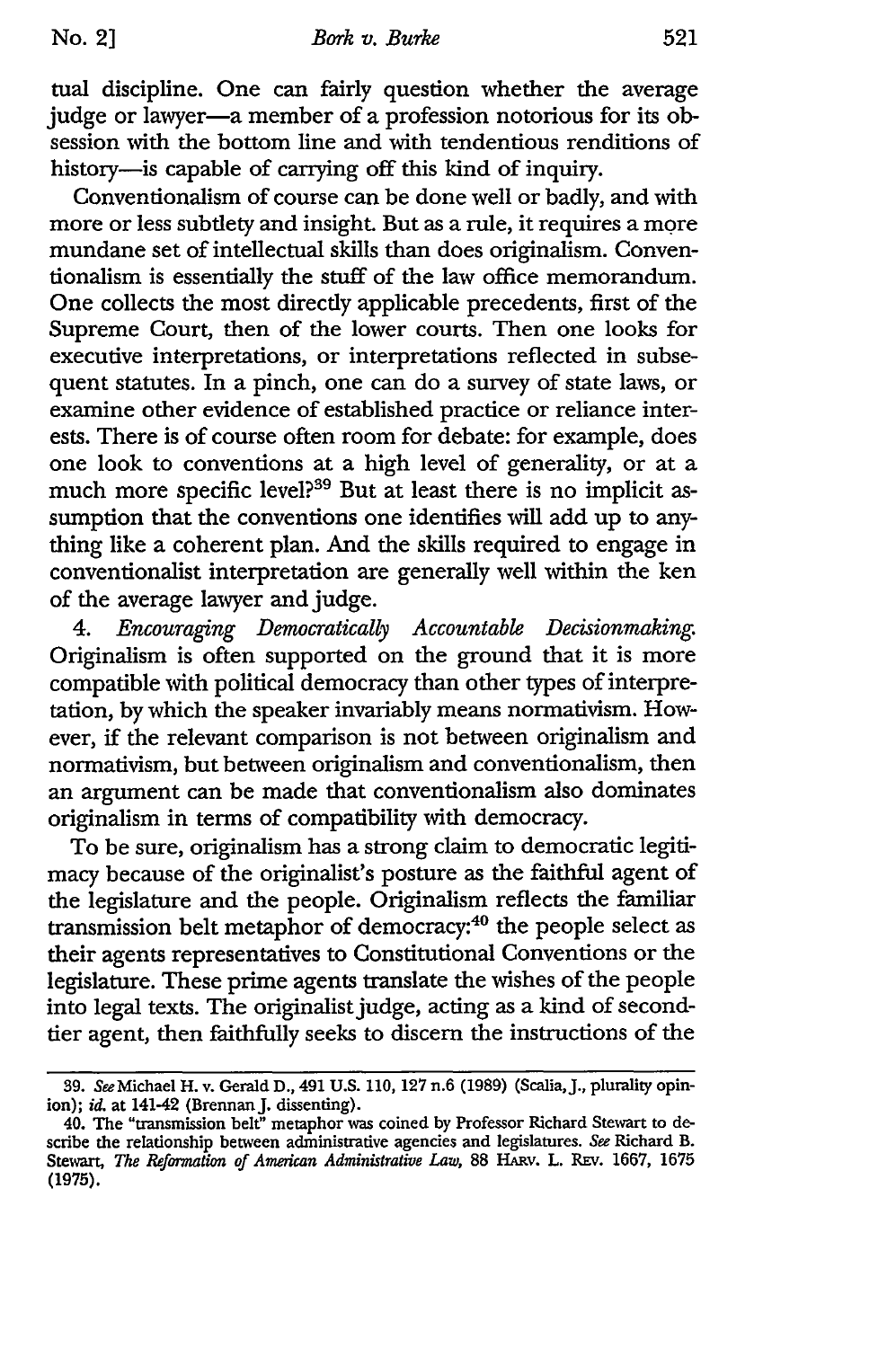prime agents reflected in these legal texts, which in turn reflects the will of the people. This metaphor is a powerful one, and I do not wish to deny it all force and legitimacy. Originalism in effect provides an answer to a crucial problem of democracy-how the people can project their will over time.

But there is another perspective on the democracy problem, which is to ask: which system of interpretation does most to preserve the right of the people of today to effectuate their will through the political process of today? From this perspective, conventionalism arguably has a superior claim to compatibility with democracy, for two reasons.

First, conventionalism provides a stationary target so that the people have a clear sense of what they want to preserve and what they want to change. David Shapiro made the point very nicely in a recent article about the need for canons of interpretation that promote continuity in the law:

[I]n a society in which revolution is not the order of the day, and in which all legislation occurs against a background of customs and understandings of the way things are done, it disserves the drafters of legislation to take a casual or even a wholly 'neutral' attitude towards change.... [A] speaker who is issuing an order or prohibition is likely to focus on what is being changed and expect the listener to understand that, so far as this communication is concerned, all else remains the aa as u<br>same.<sup>41</sup>

Conventionalism therefore establishes a background understanding that allows legislatures (as agents of the people) to be more effective in pinpointing what changes they want to effect.

Second, conventionalism basically shuts off the courts as an avenue for social change. We tend to think of activist judges as the great antithesis of democratic governance, and a judiciary controlled by conventionalist judges would be a very inhospitable place for judicial activism. Just think of what stodgy and boring places courts would become under conventionalism, what with judges thumbing through precedents of lower courts and surveying state statutes and other uninspiring sources! Those intent on social engineering through litigation will obtain a very low return on their investment in this environment. Far better to hire a lobbyist and see if you can get a law enacted by Congress.

<sup>41.</sup> David L. Shapiro, *Continuity and Change in Statutoty Interpretation, 67* **N.Y.U.** L. REv. 921, 942 (1992).